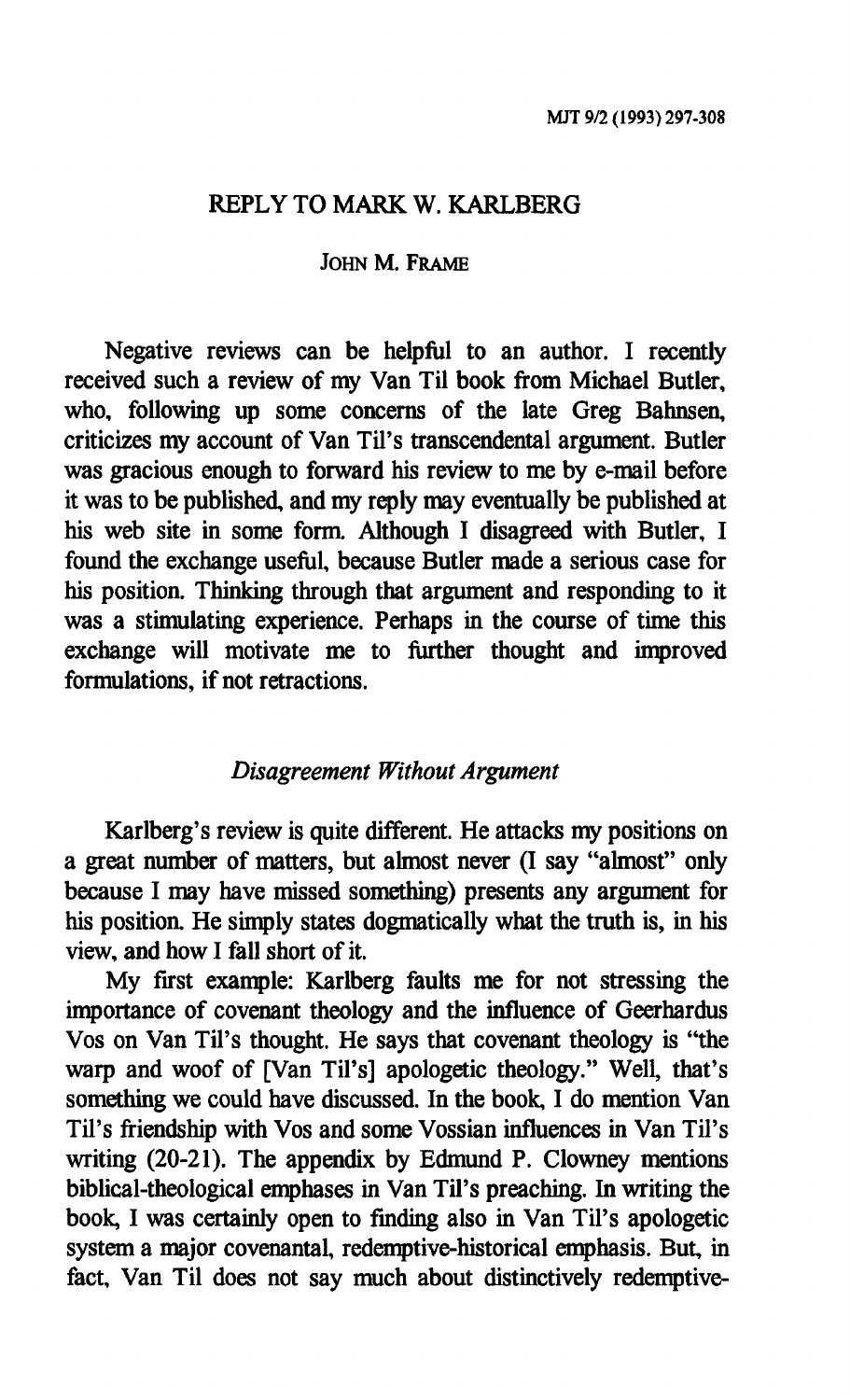**historical issues. He says nothing about dispensationalism. In eschatology he never gets much beyond the basics of eternal life and divine judgment. He never addresses questions about the relations of law and grace in the various historical covenants. He never presents distinctively Christocentric interpretations of Old Testament texts, except in his sermons. He even says that "theology is primarily God centered rather than Christ centered."<sup>1</sup> He does discuss common grace in a redemptive-historical framework, and my book treats that in detail. He emphasizes "direct revelation in history" over against Karl Barth. He also uses phrases like "the Christian story," which indicate his familiarity with the redemptivehistorical approach to Scripture. But he doesn't elucidate these phrases, nor do they play any substantive role in the development of his apologetic argument. Doubtless, Van Til would have** *said* **that redemptive history is vitally important.<sup>2</sup> But, in fact, contrary to Karlberg and William Dennison, he rarely dealt with it in his apologetic writing.** 

**Now it is possible that I have missed something important here. This discussion would have been profitable to me if Karlberg had given some examples of the "centrality of covenant theology" in Van Til's writing. But Karlberg offers none. Rather, he seems to assume that everybody knows he is right. So all that remains to be done is for Karlberg to denounce my "serious and glaring omission." He seems to want me to repent of an error simply on his say-so.** 

**Another example of Karlberg's dogmatism: I spent four chapters of the book dealing with Van Til's treatment of the history of apologetics. My conclusions about the apologetic tradition are much more favorable than Van Til's. I would have found it helpful if Karlberg, who is himself a historian, had entered the discussion to show me where in this analysis I am wrong and Van Til is right.** 

**<sup>\*</sup>Van** *Τύ,Αη Introduction to Systematic Theology* **(privately published, 1971), 2. That contrast sounds terrible, I know, to biblical theologians, but that is Van Til's own phraseology.** 

**<sup>2</sup> It is not difficult to** *construe* **Van Til's approach in terms of covenantal categories. Thus in my** *Doctrine of the Knowledge of God* **(Phillipsburg, ΝJ: Presbyterian & Reformed Publishing Co., 1987), I develop a Van Tilian epistemology in terms of God's covenant Lordship. Certainly his thinking is admirably fitted to this kind of treatment. But it is interesting and curious that Van Til never did this himself.**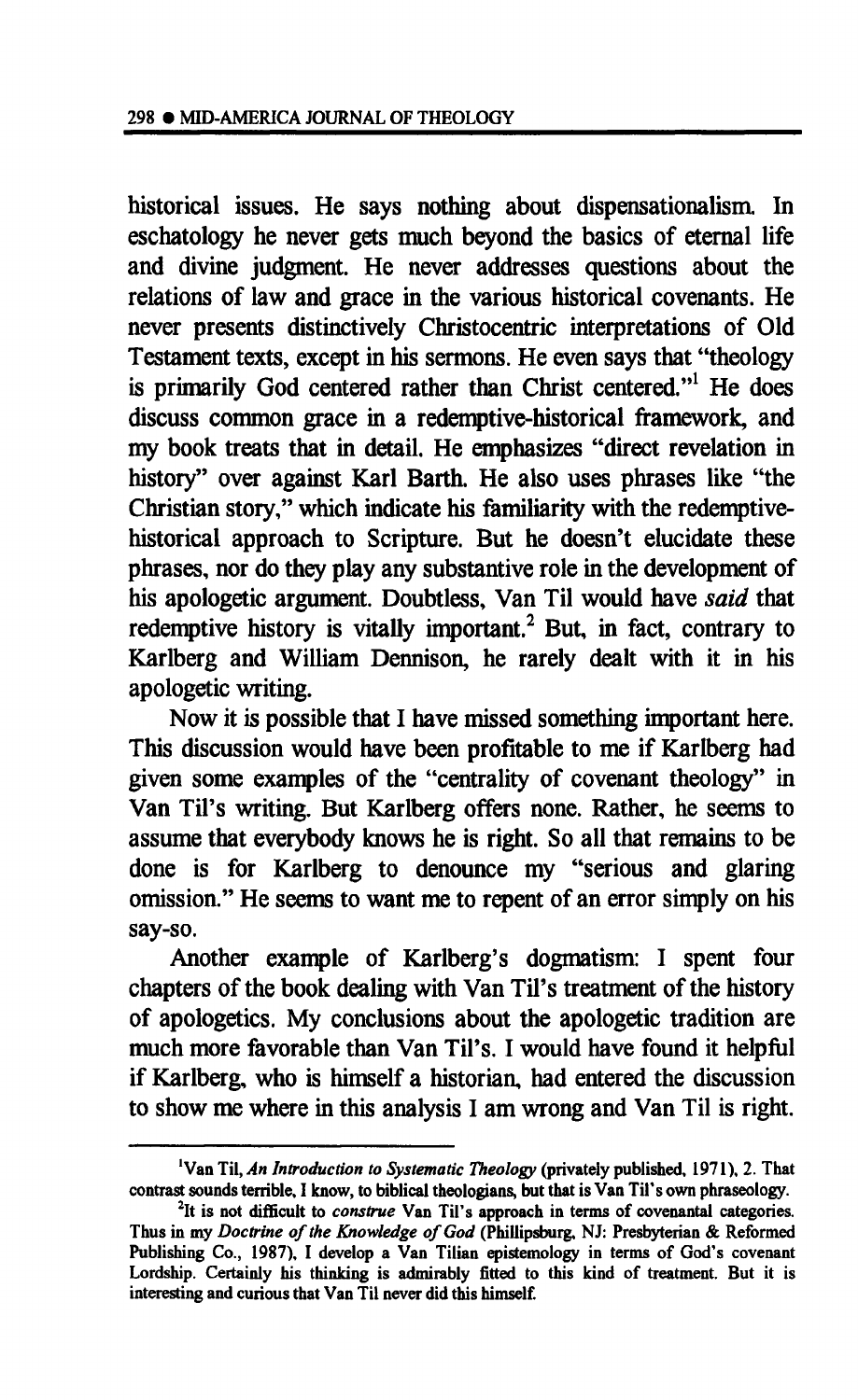**He does not do this. He merely faults me because "in each of these cases .. . it is Van Til who loses out to his theological disputants." In other words, I am wrong simply because I reach a different conclusion from Van Til and Karlberg.** 

**Same on the issue of the antithesis between believer and unbeliever in knowledge. Van Til himself admitted that this is a "difficult point."<sup>3</sup> 1 spend one chapter trying to sort out five of the different ways in which Van Til tries to formulate this antithesis. It was not an easy chapter to write, and I would still be happy to receive additional help in understanding these issues. The best Karlberg can do, however, is to fault me for claiming that unbelievers know some "truths." Oddly, he admits that Van Til himself attributes truths to the unbeliever, as "merely borrowed capital from Christianity." Does Karlberg think that I regard the unbeliever's knowledge as anything other than borrowed capital? If so, what did I say that gave him that idea? (Had he shown me any such passage in my book, I would have retracted it in this response.) But again, he presents no argument, just a lot of rhetoric about my "rationalistic evidentialism."** 

**On the Clark controversy, Karlberg objects to my conclusion that Van Til misunderstood or misrepresented Clark. Again, I ask, what was wrong with my** *argument\*?* **And again, Karlberg doesn't say. My crime, evidently, is simply that I disagreed with Van Til to some extent (even, I must add, in the course of** *defending* **Van Til's general view of God's incomprehensibility).** 

**Similarly, Karlberg dogmatically rejects my account of God's decrees and of the problem of evil. He accuses me of misreading Aquinas, Butler, Carnell, and Clark, but provides not one specific instance. He attacks my view of creedal doctrinal detail without specifying how comprehensive and detailed** *he* **thinks creeds should be,<sup>4</sup> and certainly without defending any alternative view against mine. He merely expects his readers to accept these judgments on Mark Karlberg's say-so.** 

**<sup>3</sup>Van Til,** *An Introduction to Systematic Theology,* **26.** 

<sup>&</sup>lt;sup>4</sup>It is logically possible to argue that creeds should be as exhaustive as Scripture. I **presume that that is not Karlberg\*s position. So where does he draw the line?**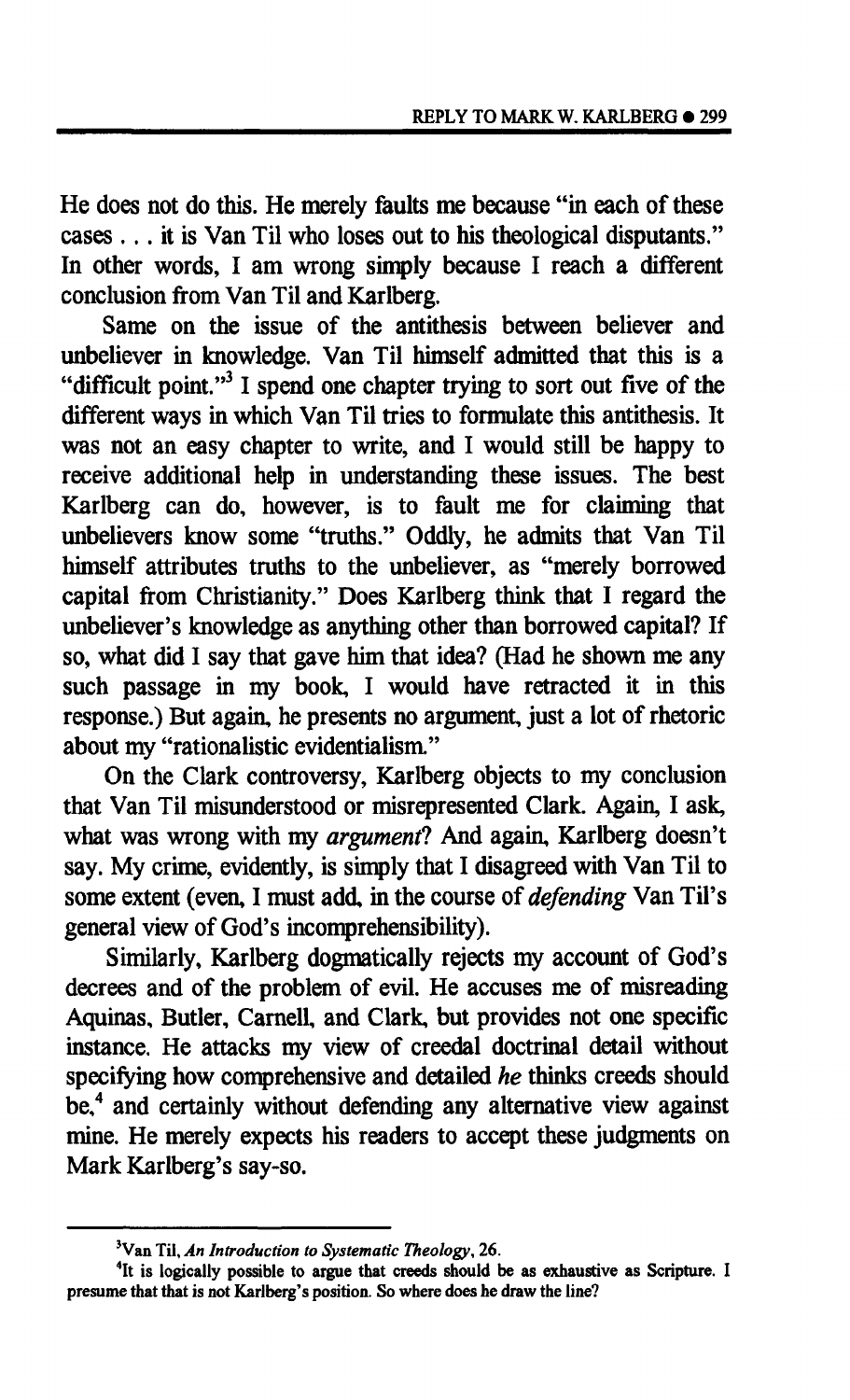**Who is Mark Karlberg, to demand such instant acquiescence on the part of his readers? A writer in historical theology, as I mentioned before. To my knowledge, he has neither credentials nor expertise in apologetics or epistemology beyond the courses he took in seminary. Certainly he hasn't shown any such expertise in the present review. Why, then, did he write it? My most charitable interpretation is that Karlberg is, precisely, what I call in the book a "movement Van Tilian." He is unwilling to admit any failing of substance in Van Til (or in Machen or Kline, his other heroes). He has bought into a party line that says Van Til was almost (?) always right and his opponents almost always wrong. One of my most prominent motives in writing the book was to combat that kind of thinking. Karlberg perceives, therefore, that he and others who think like him are among the major targets of the criticisms of my book, and he feels the need for somebody to strike back. Frame doesn't buy the party line, so Karlberg must stand in the breach, come to the rescue: Karlberg** *Defensor Fidel* **He does this even though he is tongue-tied when it comes to serious interaction. All he can say is (to employ a phrase Van Til uses in a different connection) "you are wrong, and I am right."** 

**If readers find this kind of approach credible, I don't know what more I can say. But for those capable of some critical distance from movement thinking, I add this: I take the movement mentality to be the exact antithesis of Christian scholarship, the chief rule of which is that we may not idolize men. I love and admire Van Til enough, as Karlberg points out, to call him "perhaps the most important Christian thinker since Calvin." But I do not think we do Van Til - or even Calvin - a service by treating them as a deuterocanon. Godly scholars assume the existence of finitude and sin in every thinker, including themselves, and they insist on testing everything by God's Word alone. The best honor we can do for Van Til is to treat him critically, for only thus can we be serious in determining how to build on his foundation.**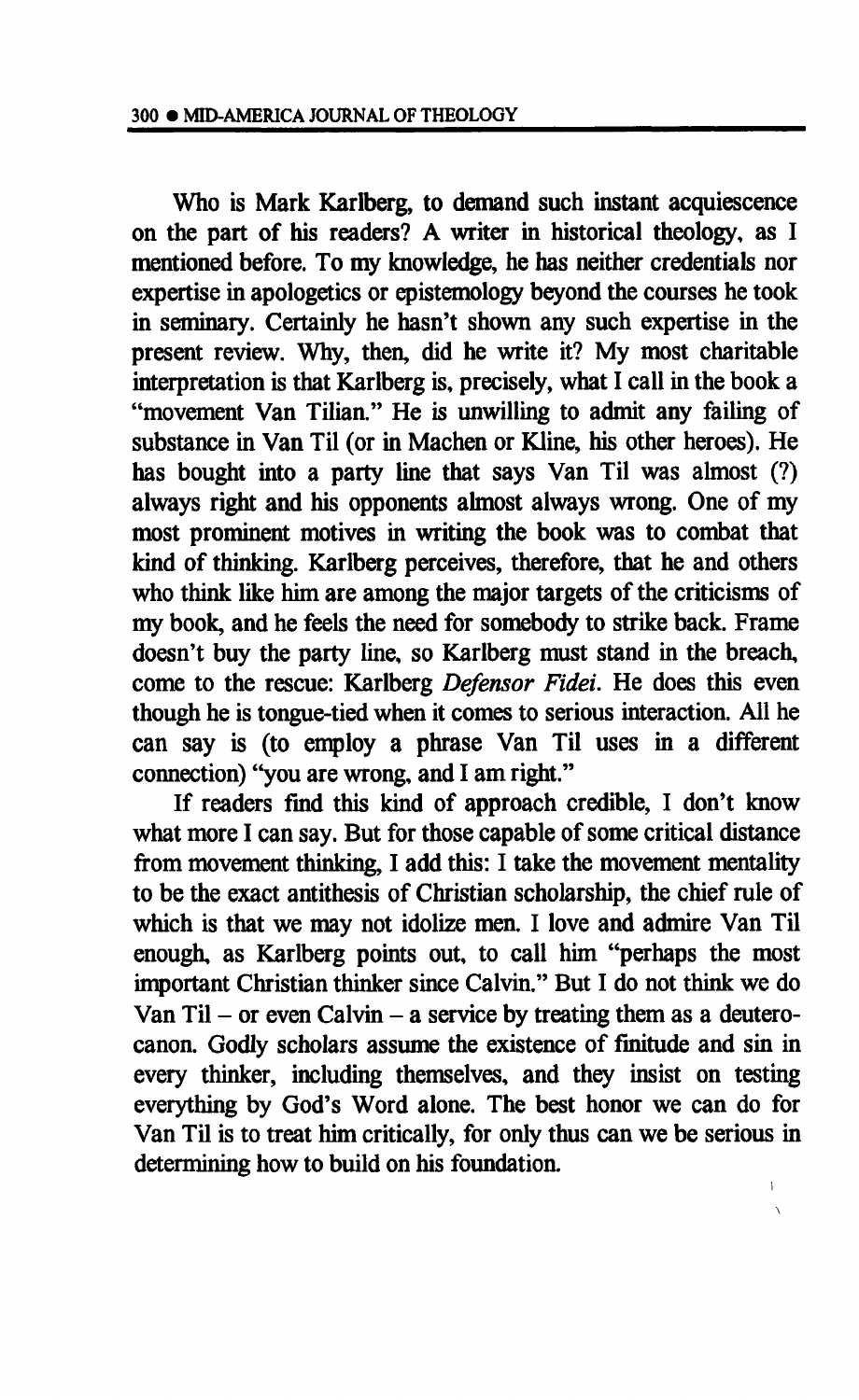### *Is Frame a Van Tilian?*

**Karlberg might reply that his real intent in writing his review was to expose me to the Reformed public: to show that I was not the Van Tilian that I pretended to be.<sup>5</sup> In the book, I myself raised that issue (17-18, 391). I was quite forthright, from the introductory chapters, in saying that my approach to Van Til would be one of critical analysis, not slavish defense. I told my readers that they would have to be the judges of whether or not I was a "pure" Van Tilian.** 

**But as a matter of fact, that question is of little interest to me. I want above all to hold a scriptural position. If that turns out also to be Van Tilian, so be it. If it turns out to be evidentialist, or Clarkian, or Plantingan, or something else, that won't bother me very much. Historical schools of thought are useful categories for analysis, but poor guides for thought. Christian thinkers should be far more concerned about what God's Word says than about what historical party they are associating with.<sup>6</sup>**

**At the same time, I wish to emphasize here that I am not nearly as critical of Van Til as Karlberg's review makes me appear. From Karlberg's account, the reader would never guess that I defend enthusiastically Van Til's distinctive positions on God's aseity and absolute personality, the ontological Trinity as the eternal one-andmany,<sup>7</sup> the universal scope of divine foreordination, the equal** 

**<sup>s</sup>We gather from his italics that Karlberg intends us to feel aghast when he writes that "Frame's work, in my judgment, marks a** *decisive departure* **from Van Tilian presuppositionalism."** 

**<sup>6</sup>This is one reason I did not take the course of discussing Van Til's Dutch forebears, as Karlberg thinks I should have. Doubtless if he had written such a book, he would simply have taken Van Til's ideas for granted and then inserted them into their historical context. But my intent was to critically analyze Van Til's thought to determine its truth, not simply to accept his position and inquire where his ideas came from. One cannot resolve issues of truth by historical description; attempts to do that are called "genetic fallacies." The only way to resolve controversial issues is through exegesis and argument, not historical description. That is, perhaps, one of my differences with Karlberg, for, as we have seen, Karlberg oddly seems to think he can resolve these questions without argument. Even for my purposes, of course,** *it*  **might have been useful to compare Van Til with earlier Reformed thinkers; but the book is already a long one, and I still think my choice of subjects was wise.** 

**including his rather controversial view that God is (paradoxically) in one sense** *one*  **person.**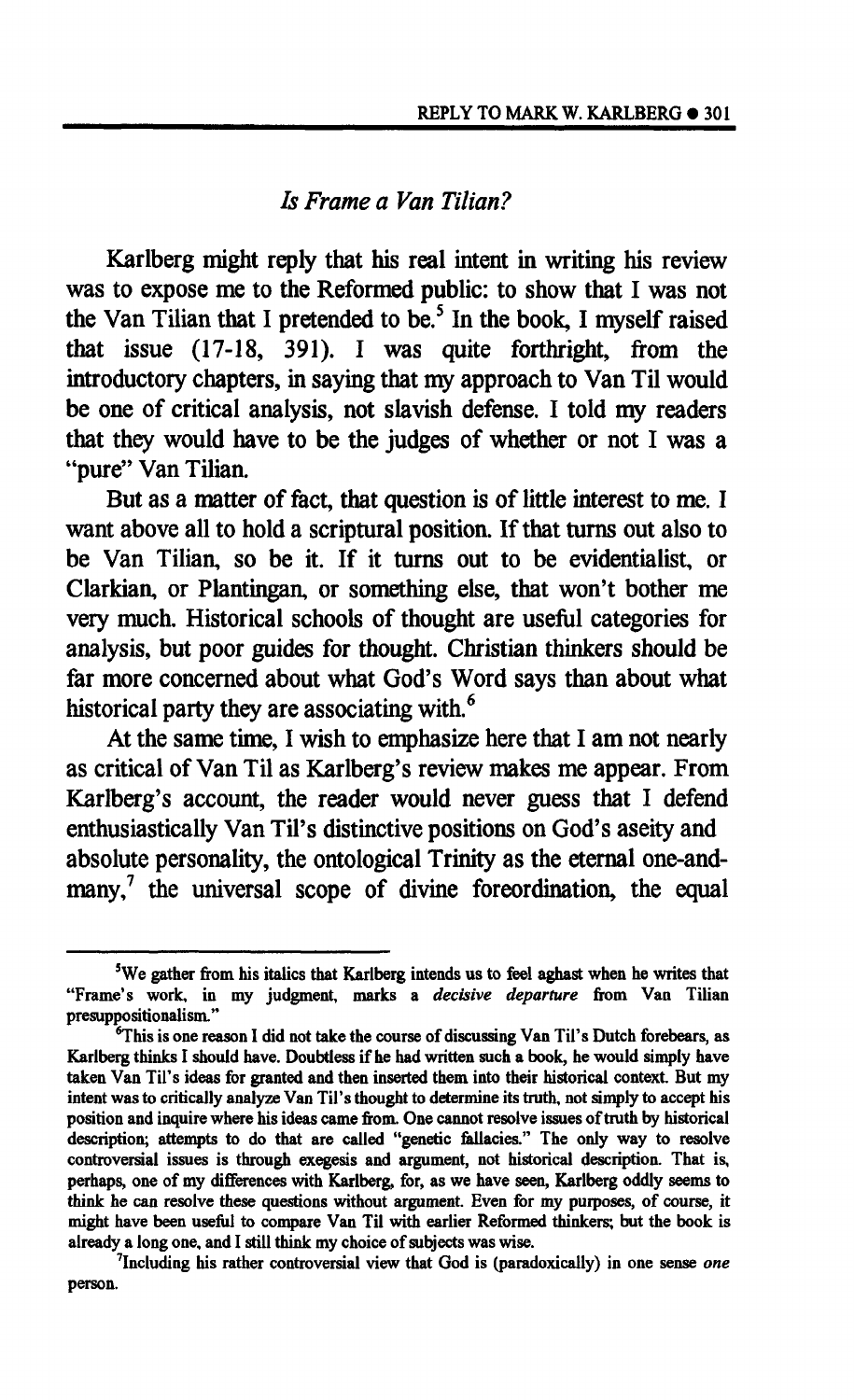ultimacy of election and reprobation,<sup>8</sup> analogical knowledge, divine **incomprehensibility,<sup>9</sup> the necessity, authority, clarity, and sufficiency of both natural and special revelation, the necessity of presupposing God's Word in all of our reasoning, the relation of intellect, emotions, and will, the place of logic and paradox, the role of evidence, the nature of common grace and antithesis,<sup>10</sup> the necessity of circular and transcendental argument, and many, many other specific points. Nor would a reader of Karlberg's review suspect that I had (or even could have) included as an Appendix a 22-page refutation of the traditional evidentialism of John Gerstner and R. C. Sproul. The main thrust of my 463-page book is defensive and affirmative. The critical observations are intended only to clarify, sharpen, and improve Van Til's own methodology.** 

**The chief function of a review is to give readers an idea of what is in a book and what is its general thrust. In that respect, Karlberg's review is a failure.** 

## *Some Other Issues*

**Some may think I was too harsh earlier when I questioned Karlberg's expertise in apologetics and epistemology. But that judgment was a considered one, based not only on Karlberg's apparent inability to argue his positions, but also upon a number of places in the review where he clearly misunderstands the issues he discusses.<sup>11</sup> Examples:** 

**1. When I described Van Til as "isolated," I did not intend that, as Karlberg thinks I did, as a criticism per se. Indeed, I indicated (37) that "such isolation may sometimes be necessary for the free** 

**<sup>8</sup>Naturally I reject as absurd his talk about a "wedding" in my book "between Arminianism and Calvinism."** 

**<sup>Q</sup>When Karlberg quotes me as rejecting one of Van Til's arguments against Clark as "preposterous," he is referring to a discussion of a subpoint of a subpoint. Any fair-minded reader would recognize that the overall thrust of my discussion aims to defend** *every*  **theological point of importance to Van Til in the controversy with Clark.** 

**<sup>10</sup>As Karlberg says, I do question some of Van Til's formulations of the antithesis. I believe that some of them are unbiblical as well as inconsistent with one another. But the formulations I recommend, following this analysis, are Van Til's own.** 

**<sup>11</sup> My judgment is also based upon Karlberg's quite incompetent review of my** *Doctrine of the Knowledge of God,* **cited above, concerning which the less said, the better.**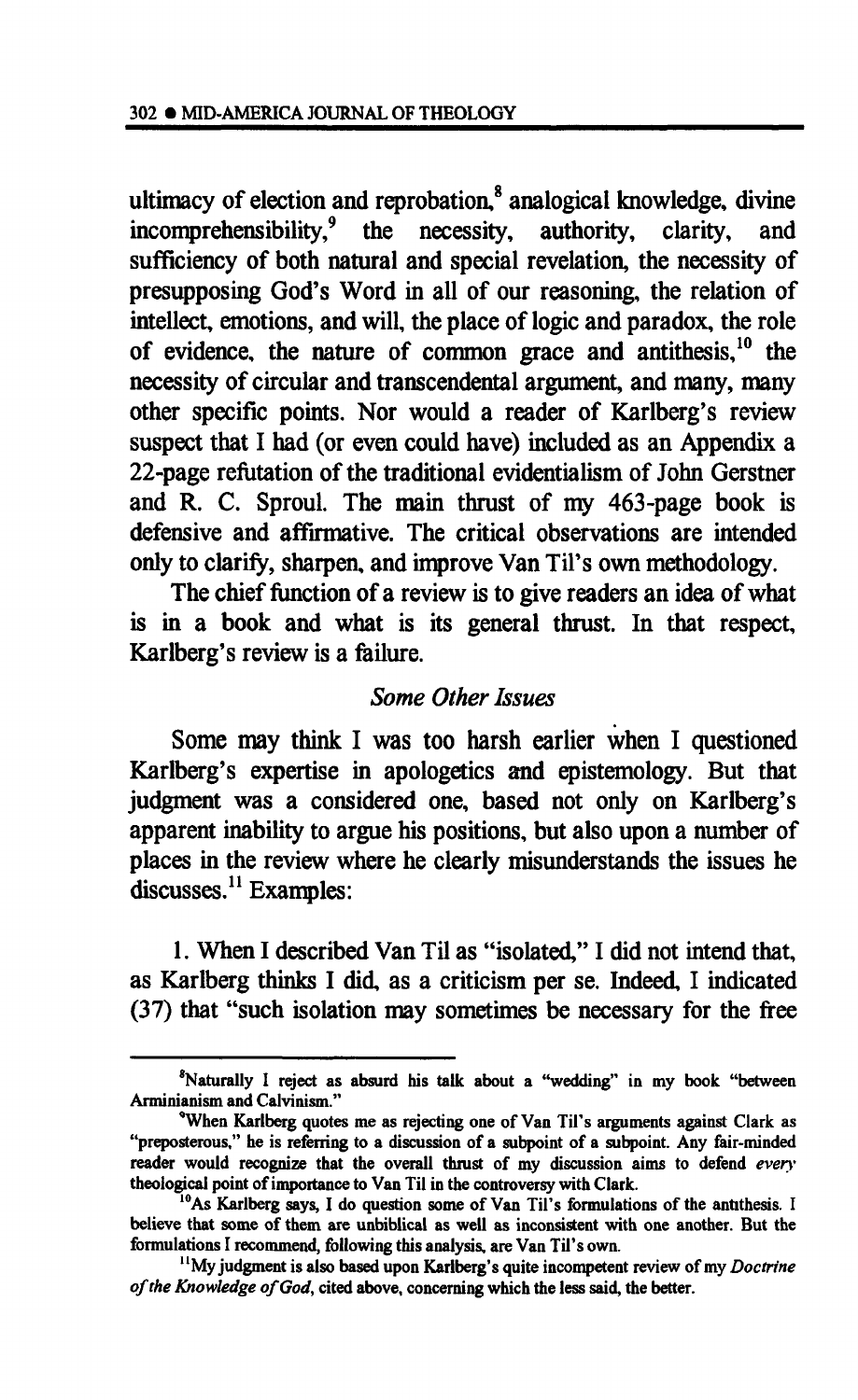**development of important and controversial theological ideas." My point was (and it should have been obvious) that such isolation creates problems for a thinker that may need to be remedied by his successors.<sup>12</sup>**

**2. I do not see a "tension" between Van Til's "winsome manner" and his "vigorous apologetic defense . . . and thoroughgoing critique," as Karlberg thinks I do. I do see a tension between Van Til's winsomeness and his sometimes unfair criticisms of his opponents.** 

**3. Karlberg cites my threefold analysis of reformations (confrontation, consolidation, and continuation) and points out Van Til's career included all these aspects. I agree; indeed, I said that the three phases could not be sharply distinguished. Karlberg then warns that we shouldn't "reduce" the "individual labors" of Van Til and others to "mere confrontation." Did it perhaps escape Karlberg's notice that I align Van Til primarily** *not* **with "confrontation," but with "consolidation"?** 

**4. Karlberg descends to personal criticism rather often in this review, the main thrust of it being that I am more interested in promoting my own positions than in analyzing Van Til. Certainly my analysis of Van Til is from my own point of view; no writer (certainly not Karlberg) can write from any point of view other than his own. But I certainly disavow any intention to distort Van Til's teaching to make him sound like me, or to criticize Van Til's work merely to enhance my own reputation. If Karlberg is going to make such accusations, let him produce some evidence. It is usually considered bad manners to raise such issues in a scholarly discussion.** 

**<sup>12</sup>Nor did I intend as a criticism my statement that the Orthodox Presbyterian Church was a "tiny" denomination. That was simply a statement of fact to underscore the degree of Van Til's isolation. The size of a Christian body is never in itself ground for criticism, though the reasons for its size (whether the size be great or small) may be.** 

**As for Karlberg's gratuitous personal remarks about my own isolation, I grant that they are largely true, though I doubt that admission has much relevance to our discussion. Karlberg needs to be reminded that the** *tu quoque* **argument is a fallacy.**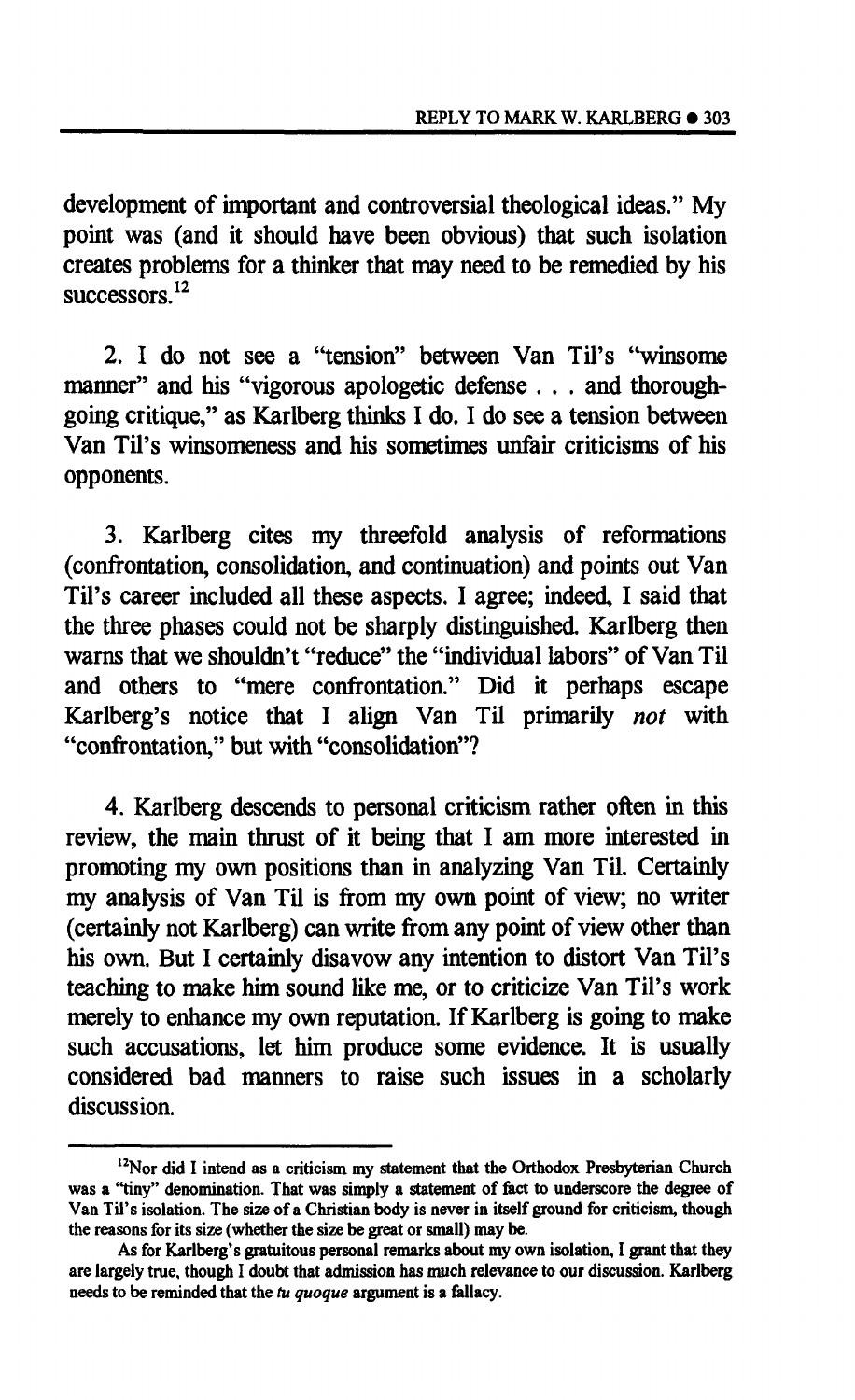**And it is even worse to distort what a writer says in a way that smears his character. That's what Karlberg does when he says "[Frame] believes that his work probes 'more deeply into Van Til's thought than have either his traditional friends or foes.'" This quote (from page ix) makes me sound hugely egotistical. But Karlberg has left out some significant parts of the context. The complete paragraph reads,** 

**This is not the last word on Van Til. I hope herein to**  further a genuine dialogue on his work, a dialogue that has **heretofore been hindered by misinformation and poorly reasoned arguments for and against him. I am trying to go more deeply into Van Til's thought than have either his traditional friends or foes. If I have not succeeded, I pray that this book will provoke one or more successful alternative accounts with the same ambitions.** 

**Note here the first and last sentences, and the word "trying," which Karlberg leaves out of the sentence he quotes. By this distortion, Karlberg makes it look as if I am on an ego trip. In any case, what he says is false. I do** *not* **"believe" that my work probes more deeply than anyone else's. That depth has been my goal. Whether I have achieved it, others must judge.** 

**5. He says that according to my interpretation of election and reprobation, "'particular people' though under the wrath of God are neither elect nor reprobate. They** *become* **elect or reprobate in time." As usual, he does not present any quotes or evidence that this is my view. I simply deny it. I haven't the foggiest notion why he thinks I hold such a position. There is, of course, such a thing as historical election (Israel was God's elect, but later became** *lo ammi\* **but there is also the eternal election and reprobation of God, forever settled in the divine decree, which I defend in Chapter 6 of my book.**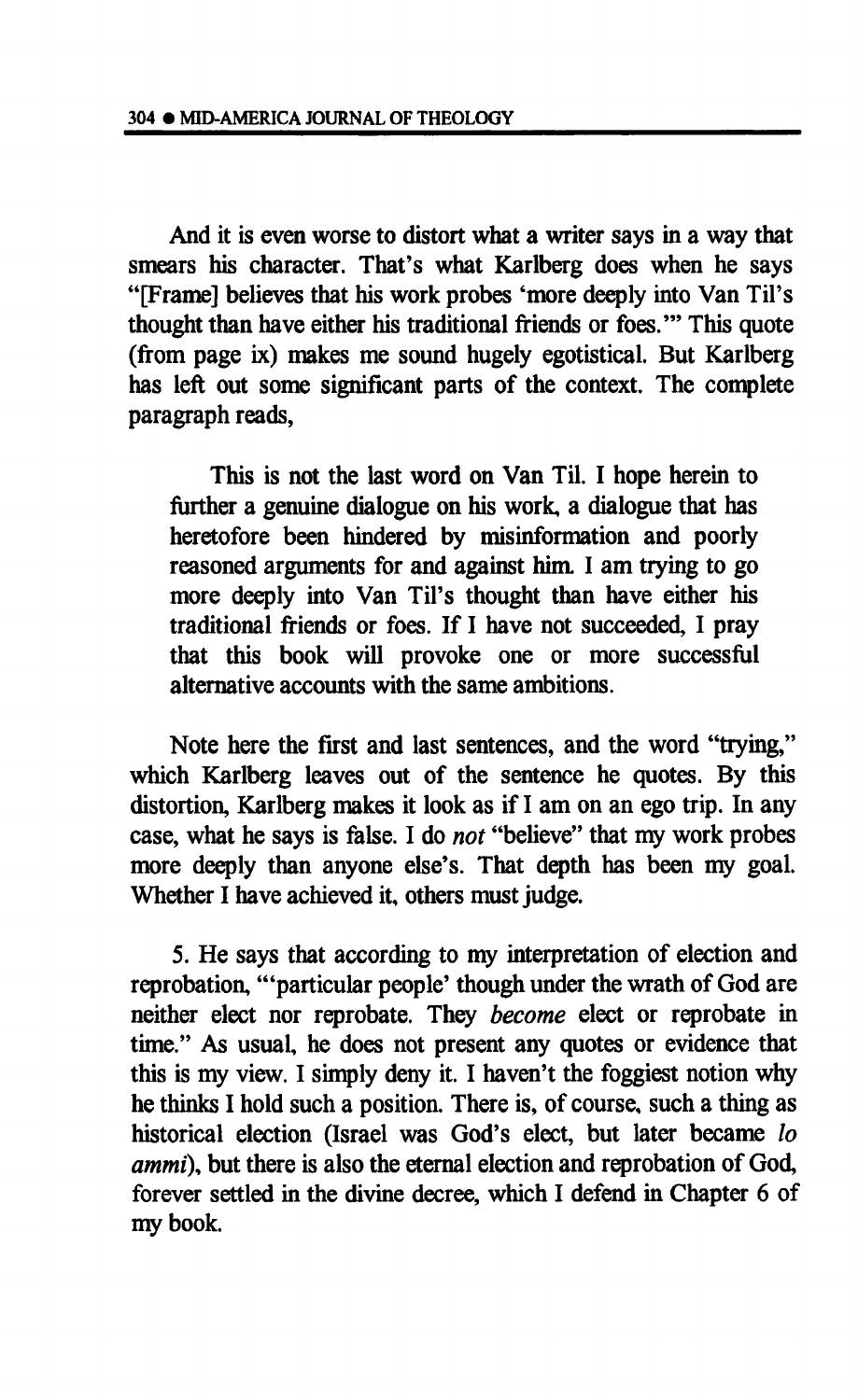**6. He rejects my definition of a "presupposition" as "the fundamental religious direction of a person's thought" and says that herein I "substitute human subjectivism for the objective revelation of God." Nonsense. "Presupposition" does sometimes refer to something objective (i.e., to what is presupposed), but far more often it refers to the basic commitment of a human person, something subjective. That is how both Van Til and I use the term.**  To so define the word is not subjectivist, because in our view a **person's basic subjective commitment must be to the objective revelation of God.** 

**Or does Karlberg imagine that even to discuss the subjective act of presupposing necessarily compromises God's objective revelation? The most elementary fact about human knowledge is that it involves both a subject and an object.<sup>13</sup> Therefore, epistemology must discuss both the subjective and the objective aspects of knowledge. Van Til understood this well. If Karlberg doesn't understand it, he should not participate in this discussion.** 

**7. At the end of his review, Karlberg calls us to "abandon all pretense regarding the use of rational argument to justify, validate, or corroborate the thoughts and ways of the Creator to the creature." Is he denying the value of rational arguments in apologetics, asking us, as the earlier part of the paragraph suggests, to substitute proclamation for argument? That would be characteristic of Karlberg's practice in this review, but it would be very much opposed to Van Til's own conception of apologetics. Van Til eschewed fideism and insisted that Christianity was rationally defensible. He said that a testimony that is not an argument is not a testimony, and vice versa.<sup>14</sup> Those who interpret Van Til fideistically play into the hands of his evidentialist critics, who find that a most damaging admission.** 

**Or is Karlberg merely condemning** *some kinds* **of rational arguments? If so, he has confused us by not telling us which ones he has in mind. Or is he merely saying that rational arguments are** 

**i3And a norm, to complete my triad. See** *Doctrine of the Knowledge of God.* 

**<sup>14</sup>Van Til, "Why I Believe in God," (Philadelphia: Committee on Christian Education, Orthodox Presbyterian Church, n.d.), 16.**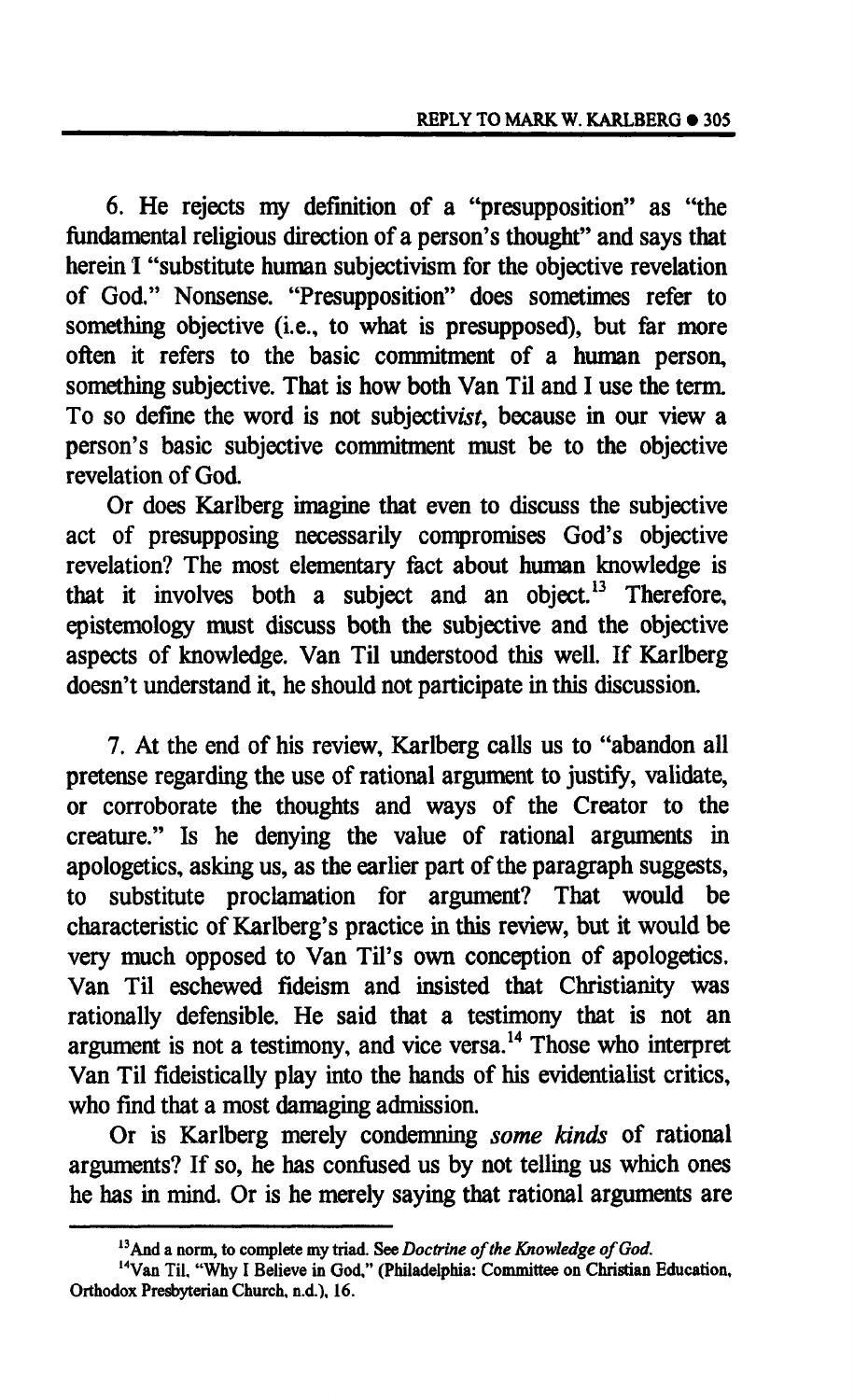**less important in Christian witness than the Word of God and the Holy Spirit? Certainly that is true, both for Van Til and for me; but I fail to see how that bears upon anything we have been discussing.** 

**8. Finally, I should say a bit about perspectivalism, which Karlberg finds at the root of all my errors. As usual, Karlberg gets it wrong. He quotes as my "definition" of perspectivalism a passage which is not a definition at all, but a description of one implication of it. A better definition: perspectivalism is the recognition that because we are finite, sinful, and therefore fallible, we need to guard against error by looking at the truth from many angles or perspectives. Scripture recognizes this fact in giving us four gospels rather than one - four perspectives on the same events. Similarly, it gives us both Kings and Chronicles, both Jude and 2 Peter 2. It narrates the Exodus, then presents it poetically in Exodus 15 and many Psalms.** 

**The first page of Calvin's** *Institutes* **tells us that we cannot know ourselves without knowing God, and that we cannot know God without knowing ourselves. Interestingly, Calvin adds "I don't know which comes first." His point is that knowing God and knowing ourselves are simultaneous and inseparable. Knowing God and knowing oneself are really one single act of knowledge, viewed from different perspectives. To say this is not to identify self and God; but it is to identify** *knowing* **self with** *knowing* **God.** 

This implies that to know God's Word, we must also know **how the Word applies to ourselves. To miss the applications is to miss something crucially important about the Word. God gives us his Word for the purpose of application (2 Tim. 3:16-17). So one cannot understand the Bible without understanding how it applies to his life. We cannot, like the Pharisees, claim to know the "meaning" of Scripture without understanding its bearing on our lives. Interpretation and application are one.** 

**Karlberg rejects this formulation in favor of the more traditional maxim that doctrine precedes application. Why? Again, he gives no argument. He mentions the influence of Wittgenstein on**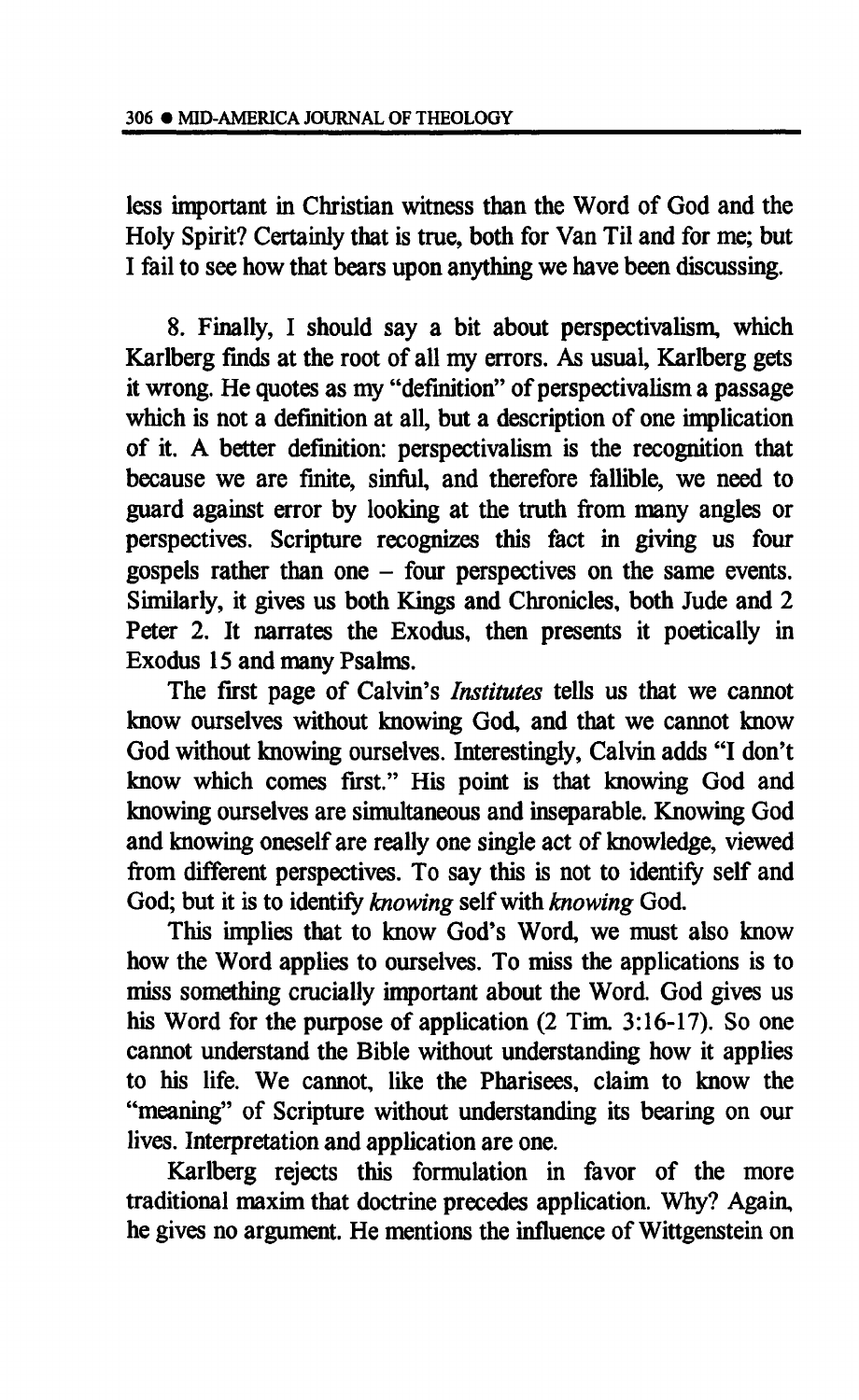**me;<sup>15</sup>1 do not deny that I have read Wittgenstein with some profit. But that is not an argument against the truth of my view, unless we assume that we can learn nothing at all from non-Christian thinkers.<sup>16</sup> Without argument, he says that my equation between interpretation and application "compromises Scripture's own authority" and even "obscures the Creator/creature distinction." I absolutely deny these charges, and I am quite bewildered by them. I really have no idea how he gets from my texts to his conclusions. But if anyone is confused about my position, let me put it this way: interpretation and application are one; but they are interpretations and applications of** *Scripture,* **the infallible, inerrant, supremely authoritative, and sufficient Word of the Creator God.** 

**I suspect that part of the problem Karlberg and others have with my view at this point is that they equate God's Word with "doctrine." So when I say that doctrine is not prior to life, they think I am saying that God's Word is not prior to life. I, however, follow the biblical usage in which "doctrine"** *(didache, didaskalia)*  **is the human activity of** *communicating* **the Word of God. As such, doctrine, like all human activities, is part of life, and subject to Scripture. So the important thing is not to make doctrine prior to life, but to make both doctrine and life subject to Scripture.<sup>17</sup>**

**As for my argument that Van Til is implicitly perspectival, it should surprise nobody. Van Til is a disciple of Calvin and Kuyper, and he has a rich sense of the organic unity of God's creation, of how everything is profoundly related to everything else through the unity of God's eternal plan. My book discusses that at length. Would that Karlberg had paid a small amount of attention to that discussion.** 

**What perspectivalism does is to recognize the unity of human experience under the supreme authority of God's revelation. It** 

**<sup>15</sup>Another genetic fallacy.** 

<sup>&</sup>lt;sup>16</sup>**Karlberg**, of course, may be assuming that, since he rejects my criticisms of Van Til's **"extreme antithetical language." But I argue in my book that this notion is unbiblical and not representative of Van Til at his best.** 

**<sup>17</sup>There are some biblical senses in which life is prior to doctrine: Regeneration is prior to faith and spiritual understanding (John 3:3). Nonconformity to the world precedes our ability to test and approve God's will (Rom. 12:2). For more on these subjects, see my**  *Doctrine of the Knowledge of God.*